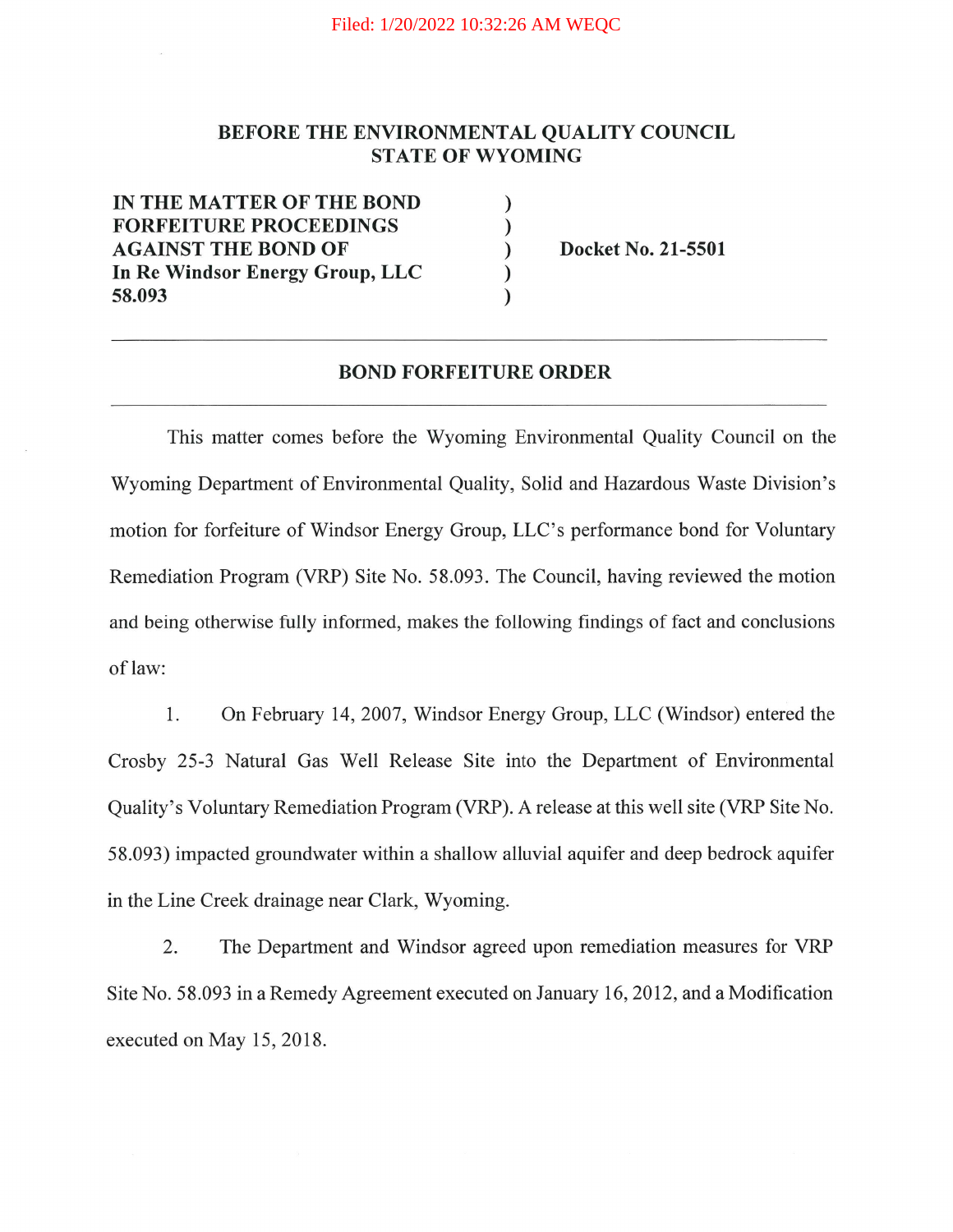3. Windsor posted a \$341,193.11 performance bond for VRP Site No. 58.093, in the form of an irrevocable letter of credit issued by BOKF, NA (Bond No. BOK20SDF10510).

4. Windsor notified the Department on August 19, 2021, that it was ceasing active business operations in Wyoming and would not be performing further remediation work at VRP Site No. 58.093.

5. On October 15, 2021, the Department issued Windsor a Notice of Violation for failure to complete remediation requirements at VRP Site No. 58.093.

6. The Council approved the Department's request to initiate bond forfeiture proceedings against Windsor on November 16,2021.

7. On November 23, 2021, the Attorney General's Office sent notice of the forfeiture proceedings to Windsor and BOKF, NA. The notice stated that the Council may enter an order forfeiting Windsor's bond unless Windsor or BOKF, NA requested a hearing within thirty days. Windsor and BOKF, NA received the above-described notice by certified mail.

8. Neither Windsor nor BOKF, NA requested a hearing before the Council.

9. The Department has satisfied all requirements for bond forfeiture pursuant to Wyo. Stat. Ann. § 35-1 l-504(h) and (j).

Therefore, the Council hereby orders that Bond No. BOK20SDF10510 in the amount of\$341,193.11 is forfeited to the Department for use by the Department to continue the performance and maintenance of any required engineering controls and monitoring activities at VRP Site No. 58.093.

2